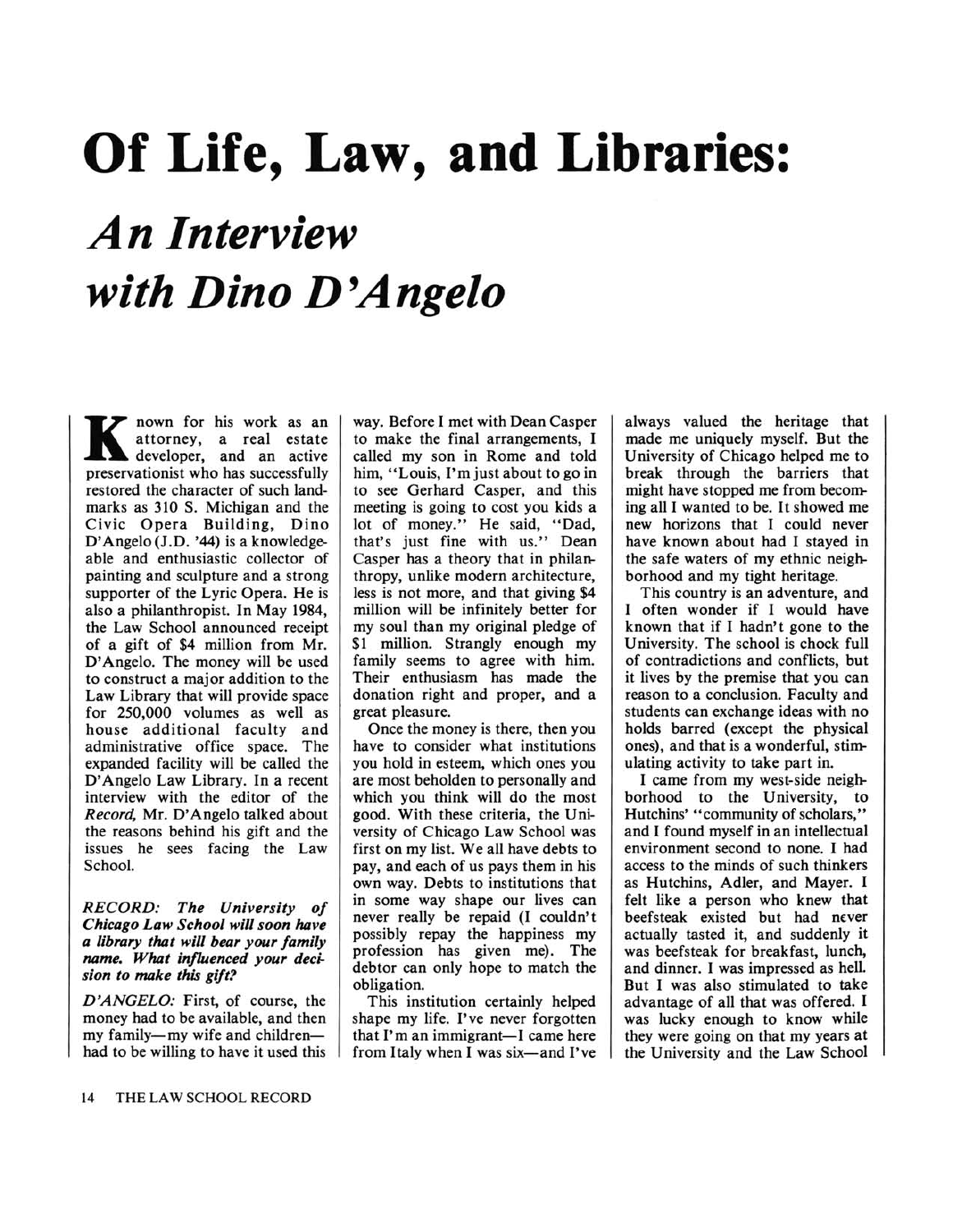

were among the best of my life. When I recently met Hanna Gray, I told her that I knew I certainly hadn't been the brightest student the school ever had, but I was sure no one had ever gotten more out of it.

The school took me and molded me like <sup>a</sup> lump of clay, and I like to think that the man that resulted can in turn take another lump of <sup>a</sup> different kind of clay and make <sup>a</sup> building at the Law School that will carry his name.

## What do you think of the Law School architecturally, and what considerations do you feel are significant in the design of <sup>a</sup> new addition?

I have always liked the entire Law School complex. It holds together; its proportions are correct. I've never believed form should follow function. I think <sup>a</sup> building's function should follow its form. The first thing you see as you walk along a street is the outline of the structure, and you see it with your eyes and not your intellect. You may walk inside and appreciate the

ingenuity with which the bathrooms are connected to the water supply, but that is not your initial perception of the building. When you walk in Rome or Paris, you notice that the buildings' scale is human and unified, and that the themes are relatively harmonious. The Law School has that.

The design that Cooper-Lecky, the architects, have come up with for the addition is an elegant solution to the problem of how to build on without wreaking havoc with the space or the surrounding buildings. It won't disrupt the whole world to permit construction or to permit integration of the facilities. And finally, when it's all done, you aren't going to see it because it will be part of the same building. What the architects have done is to take a well-balanced rectangle and turn it into an equally well-balanced square. The additional expansion is in the back where it won't be noticeable anyway.

I think the reason that Cooper-Lecky could design this addition when other architects couldn't was that they'd been involved in design-

"The school took me and molded me like a lump of clay, and I like to think that the man that resulted can in turn take another lump of a different kind of clay and make a building at the Law School that will carry his name. "